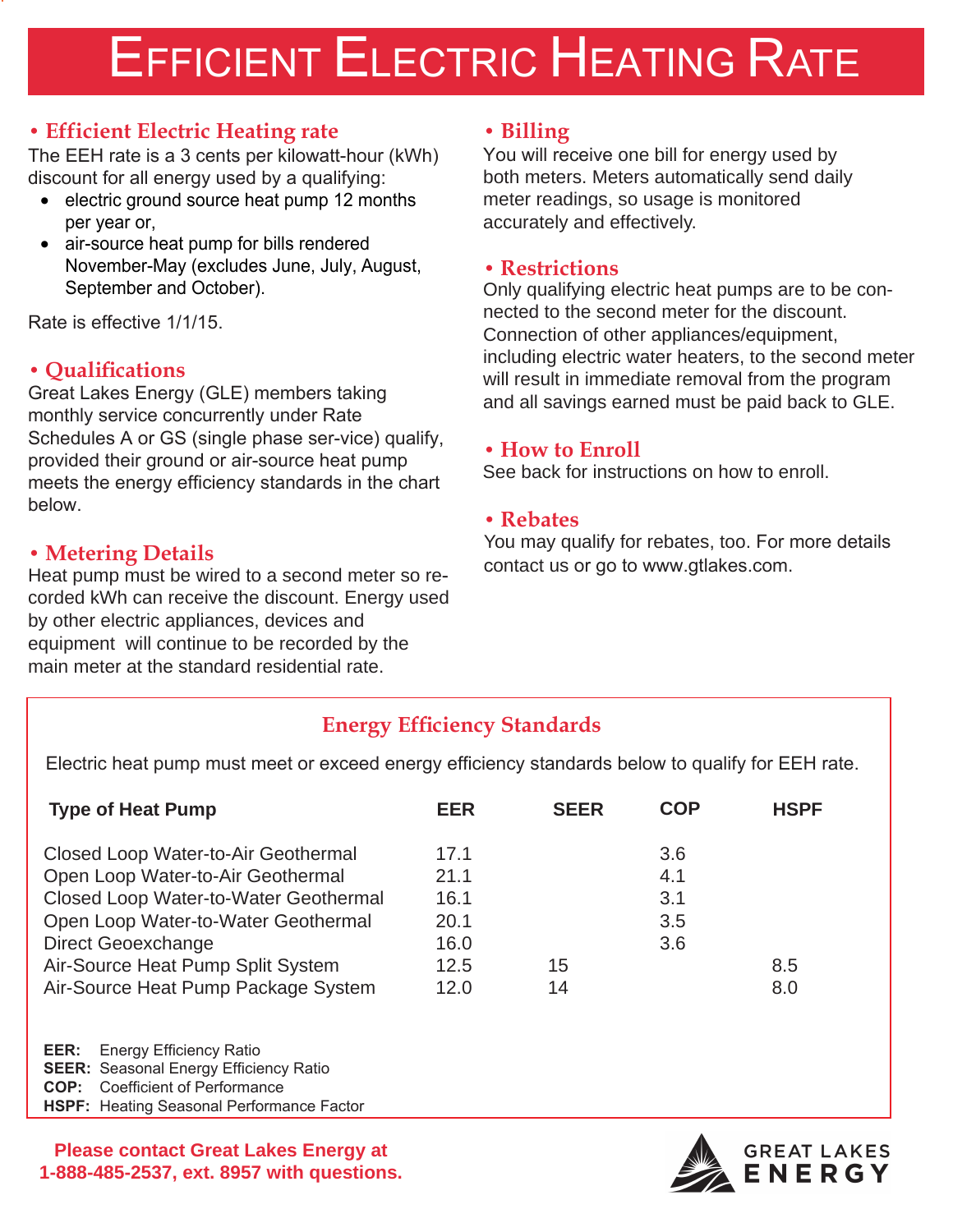## INSTALLATION INSTRUCTIONS

## **Please follow these steps to ensure your electric heat pump meter is promptly installed.**

1. Fill out and return the enclosed member service agreement. See the front of this sheet to determine if you qualify.

2. Return the signed agreement to: GREAT LAKES ENERGY, 1323 BOYNE AVE., BOYNE CITY, MI 49712.

3. Please contact us at 1-888-485-2537, ext. 8957, to arrange pick up for the metering equipment, which will be issued at no cost.

4. Have a second metered, electric service equipment installed using the appropriate wiring diagram provided by GLE.

5. After equipment installation is complete, contact your local government electrical inspector to have installation inspected and approved. You will be responsible for any inspection fees.

6. Once equipment installation is inspected and approved, contact us at 1-888-485-2537, ext. 8957, to have your electric heat pump meter installed. **Please note your electric heat pump will not operate until the second meter is installed.**

7. If you do not notify us to have the electric heat pump meter installed within one year after the meter equipment is issued to you, the order to set the meter will be canceled.

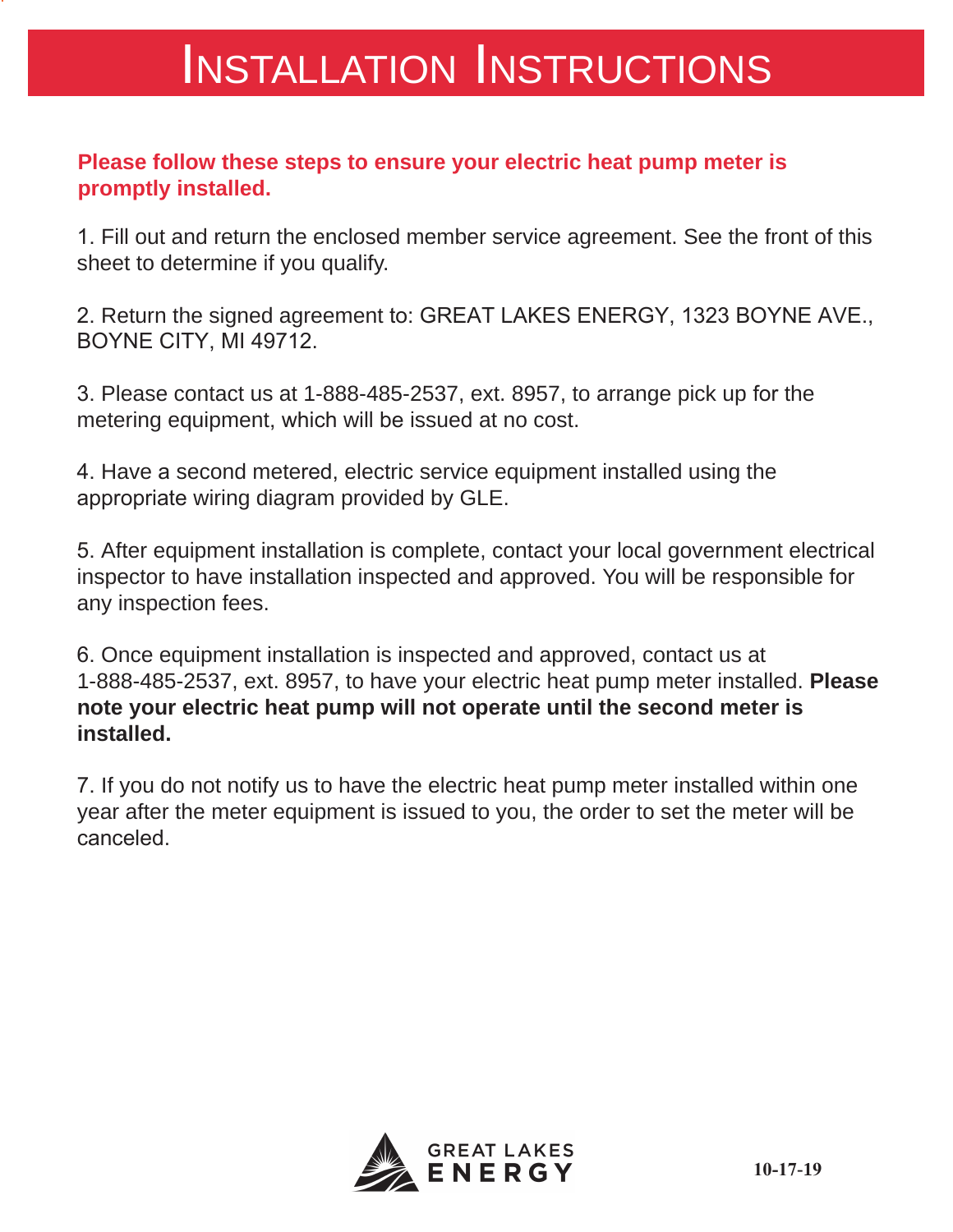## **GREAT LAKES ENERGY COOPERATIVE MEMBER SERVICE AGREEMENT EFFICIENT ELECTRIC HEATING RATE**

g

|                                                                                                                                                                                                                               | $\begin{tabular}{c} \bf{DATE:} \end{tabular}$                               |  |  |  |  |  |  |  |
|-------------------------------------------------------------------------------------------------------------------------------------------------------------------------------------------------------------------------------|-----------------------------------------------------------------------------|--|--|--|--|--|--|--|
| MEMBER NAME GLE ACCT #                                                                                                                                                                                                        |                                                                             |  |  |  |  |  |  |  |
| ADDRESS WHERE HTG SYSTEM INSTALLED NAME AND ASSESSMENT OF A SERIES AND RESIDENCE ASSESSMENT OF A SERIES AND ASSESSMENT OF A SERIES AND A SERIES AND A SERIES AND A SERIES AND A SERIES AND A SERIES AND A SERIES AND A SERIES |                                                                             |  |  |  |  |  |  |  |
|                                                                                                                                                                                                                               |                                                                             |  |  |  |  |  |  |  |
|                                                                                                                                                                                                                               |                                                                             |  |  |  |  |  |  |  |
|                                                                                                                                                                                                                               | Indicate heat pump type and provide related information:                    |  |  |  |  |  |  |  |
| $\Box$                                                                                                                                                                                                                        | Geothermal (closed loop water-to-air)                                       |  |  |  |  |  |  |  |
| $\Box$                                                                                                                                                                                                                        | Geothermal (open loop water-to-air)                                         |  |  |  |  |  |  |  |
| $\Box$                                                                                                                                                                                                                        | Geothermal (closed loop water-to-water)                                     |  |  |  |  |  |  |  |
| $\Box$                                                                                                                                                                                                                        | Geothermal (open loop water-to-water)                                       |  |  |  |  |  |  |  |
| $\Box$                                                                                                                                                                                                                        | Direct Geoexchange                                                          |  |  |  |  |  |  |  |
| $\Box$                                                                                                                                                                                                                        | Air Source Heat Pump (Split System)*                                        |  |  |  |  |  |  |  |
| Air Source Heat Pump (Package System)*<br>*Qualifying Air Source Heat Pumps will receive a \$200 rebate, once the heat meter is installed.                                                                                    |                                                                             |  |  |  |  |  |  |  |
|                                                                                                                                                                                                                               | Please provide more information on heat pump, including efficiency ratings: |  |  |  |  |  |  |  |
|                                                                                                                                                                                                                               |                                                                             |  |  |  |  |  |  |  |
|                                                                                                                                                                                                                               | Serial # Year Manufactured                                                  |  |  |  |  |  |  |  |
|                                                                                                                                                                                                                               |                                                                             |  |  |  |  |  |  |  |
|                                                                                                                                                                                                                               |                                                                             |  |  |  |  |  |  |  |
| <b>REPLACEMENT</b> (check next to type of heating system changed out)                                                                                                                                                         |                                                                             |  |  |  |  |  |  |  |
| Propane Natural Gas Oil Wood Electric Other                                                                                                                                                                                   |                                                                             |  |  |  |  |  |  |  |
| New Construction                                                                                                                                                                                                              |                                                                             |  |  |  |  |  |  |  |
| Do you have Net Metering for solar or wind?<br><b>YES</b><br><b>NO</b><br>Do you anticipate having solar or wind in the future?<br><b>YES</b><br><b>NO</b><br>This will help determine the wiring diagram to provide you.     |                                                                             |  |  |  |  |  |  |  |